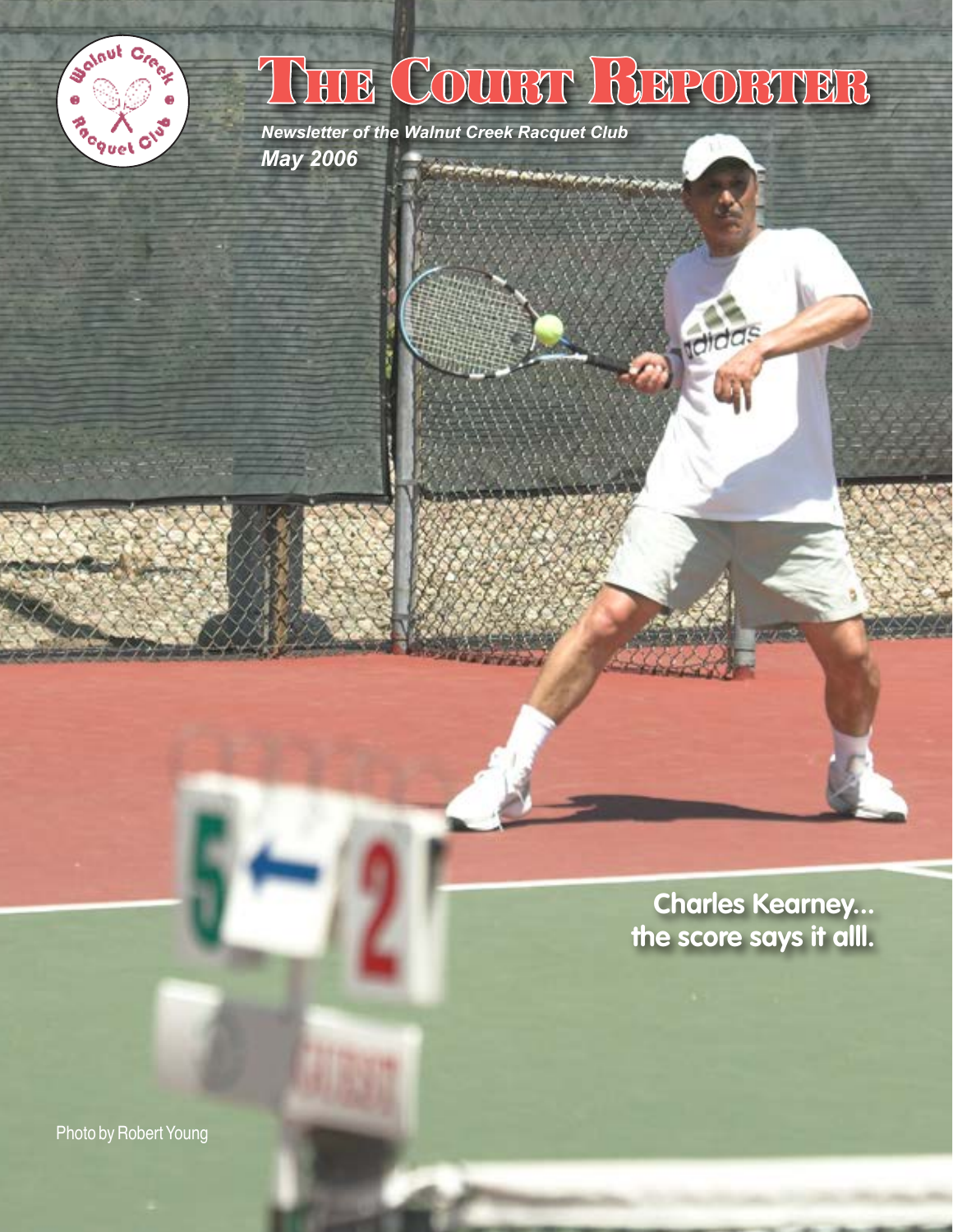## *Walnut Creek Racquet Club*

P.O. Box 4574 • Walnut Creek, CA 94596 (925) 945-0105 • www.wcrc.net

### **OFFICERS**

| <b>President</b>      | <b>Shari Gonzalez</b>    |
|-----------------------|--------------------------|
|                       | 691-9196                 |
|                       | webmaster@wcrc.net       |
| <b>Vice President</b> | <b>Tammie Snyder</b>     |
|                       | 957-0604                 |
|                       | tammie@gte.net           |
| <b>Secretary</b>      | <b>Marie Murphy</b>      |
|                       | 934-9388                 |
|                       | mtmurphy@pacbell.net     |
| <b>Treasurer</b>      | <b>Gabriel Goldstein</b> |
|                       | 798-2036                 |
|                       | gagea@naea.org           |

## **ACTIVITY CHAIRPERSONS**

| <b>Mailing</b>                   | <b>Robert Young</b>                          |  |
|----------------------------------|----------------------------------------------|--|
| & Photography                    | 906-0614                                     |  |
|                                  | robert@canterburytrails.com                  |  |
| <b>Membership</b>                | <b>Pege Amann</b>                            |  |
|                                  | 934-5128                                     |  |
|                                  | pegek@yahoo.com                              |  |
| <b>Newsletter</b>                | <b>Tammie Snyder</b>                         |  |
|                                  | 957-0604                                     |  |
|                                  | tammie@gte.net                               |  |
| <b>Leagues</b>                   | <b>Pam Maloney</b>                           |  |
| (Non USTA)                       | 939-1403                                     |  |
|                                  | pam4tennis@hotmail.com                       |  |
|                                  | <b>Susie Dunlap</b>                          |  |
|                                  | 228-1641                                     |  |
|                                  | susied98@aol.com                             |  |
| Website                          | <b>Shari Gonzalez</b>                        |  |
|                                  | 691-9196                                     |  |
|                                  | webmaster@wcrc.net                           |  |
| <b>Tournaments</b>               | <b>Jennifer Scriabine</b>                    |  |
|                                  | 939-4328                                     |  |
|                                  | scriabine@astound.net                        |  |
|                                  | <b>Tammy Chan</b>                            |  |
|                                  | 837-0227                                     |  |
|                                  | tammychan@sbcglobal.net                      |  |
| <b>USTA Women</b>                | <b>Judy Stillman</b>                         |  |
|                                  | 933-9351                                     |  |
|                                  | jstillma@pacbell.net                         |  |
| USTA Men                         | <b>Don Loeffler</b>                          |  |
|                                  | 932-1517                                     |  |
|                                  | donloeff@pacbell.net                         |  |
| <b>USTA Mixed</b>                | <b>Judy Stillman</b>                         |  |
| & Seniors                        | 933-9351                                     |  |
|                                  | jstillma@pacbell.net                         |  |
|                                  | <b>Don Loeffler</b>                          |  |
|                                  | 932-1517                                     |  |
|                                  | donloeff@pacbell.net<br><b>Carolyn Spady</b> |  |
| <b>Daytime</b><br><b>Leauges</b> | 938-0893                                     |  |
|                                  | carhspa@aol.com                              |  |
|                                  |                                              |  |

## THE PRESIDENT'S REPORT

Well, I have gotten my wish. The last time I wrote this column I was looking out on rain pouring down outside the window. Today I'm looking out and it's a beautiful day. I'm happy to say no more rain! Which means that this will be a short message as I'm planning on getting out there and enjoying the day.

First order of business is an update to the club on a change in our Membership Chair position. After



**Shari Gonzalez 2006 WCRC President**

several years of serving as our Membership Chairperson, **Marty Tedlock** has decided to step down. Not only did Marty handle all of the details of managing our membership database, but he also regularly helped in running our annual Awards Event and helped to run several other tournaments as well over the past few years. Marty is well known for his bartending skills at these events! In addition, Marty was also a key contributor in converting our membership database to an Internet based application, making it easier for members to sign-up for events, pay membership dues and track down other member's contact information. I know that I represent both the board and the club in saying thank you to Marty for your years of service and dedication to the board and the club.

**Pege Amann** has volunteered to take over the Membership Chairperson position going forward. Pege has been a member of the racquet club for several years and I'm very excited to welcome her to the board.

On another note, I have to say that I am completely in awe of **Pam Maloney, Susie Dunlap** and **Bob Walgren** for pulling off the Winter Doubles tournament over a single weekend during what has become one of the rainiest spring seasons in memory. Pam, Susie and Bob, along with a cadre of helpers really did an outstanding job of managing the event and getting it completed. While I didn't play in the tourney, I stopped by and enjoyed the Saturday BBQ and watched some great tennis – it was fun to finally see some action after all of the rain! Please see the Winter Doubles League article in the newsletter for results. Also, wanted to extend a thank-you to the other club members who helped to BBQ, squeegee courts, run the tournament desk and setup the tournament including: **Neal Dawson, Pauline Hanley, Rita Utz and Caroline Spady's entire USTA team, otherwise known as The Loyal Ones**.

And in other WCRC league news, registration for the Summer Singles season is now open. If you're interested in playing please make sure to sign-up at www.wcrc.net/events/index.asp before May 28<sup>th</sup> (on-line only), deadline for mail registrations is May 14<sup>th</sup>.

Also, in case you hadn't noticed, there are no more bird droppings on the court! The anti-pigeon hardware was put up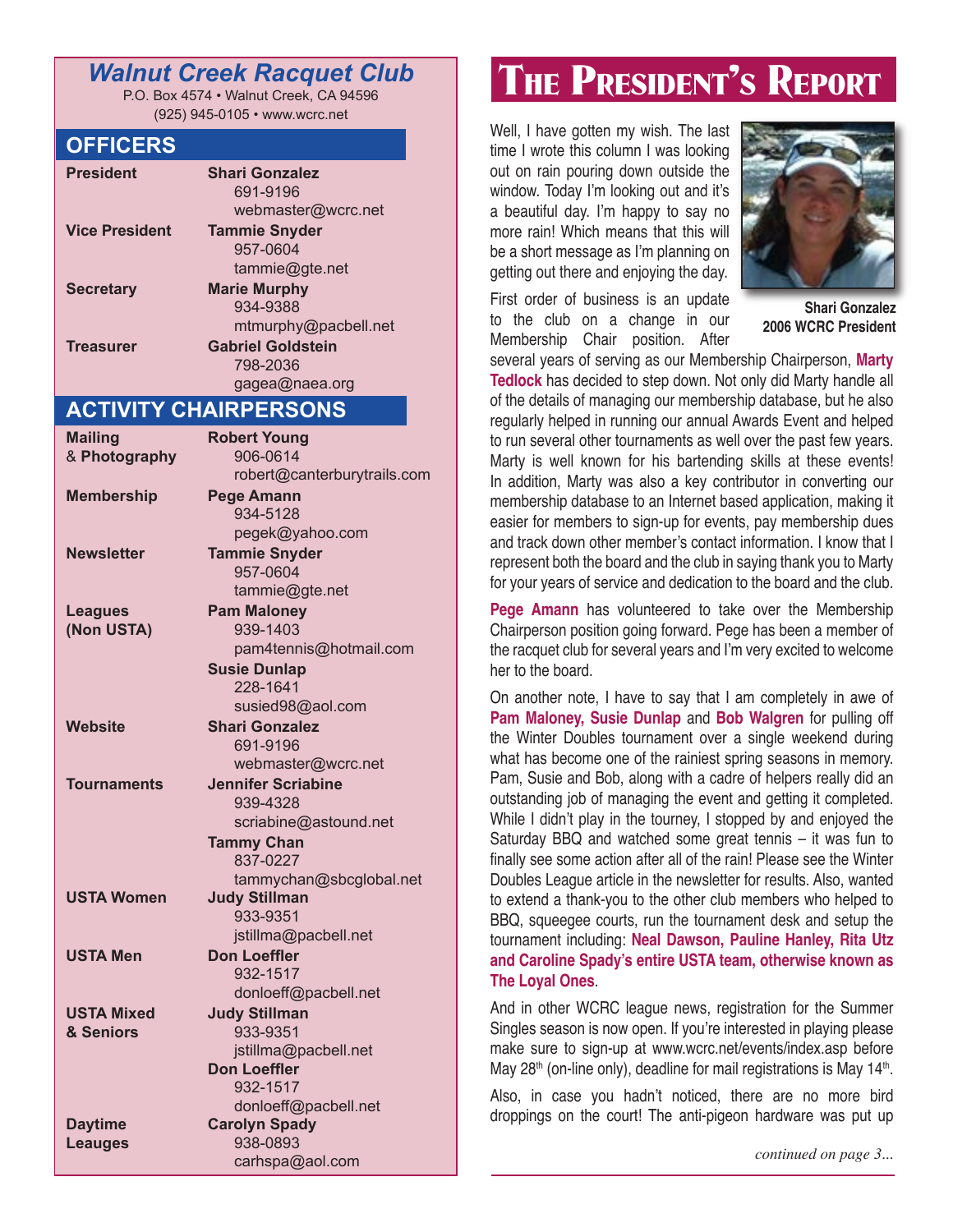## President's Report

*continued from page 2*

early in April and several members watched in amusement as the birds flew in for the first



time and tried to land on the light stands, only to be deterred. I'd like to thank the city of Walnut Creek, **Jim Farber, Gabe Goldstein** and **Nat Bitton** for helping to get this implemented. Now we can really enjoy the dropping-free courts.

Finally, I was down at the Farms yesterday and heard the unofficial report that the Men's 3.0 and Women's 3.0 Senior teams were doing quite well at the District championships being held at Stanford University. Don't have the official results at this point, but hopefully by the next newsletter we will have those results as well as the results of the Mixed Doubles Districts being held this month. Congratulations to Debbie Hellmann's 7.0 Mixed team for clinching the District playoff spot for that always competitive division (think there were 15 regular season matches!).

Well, as promised I'm off to enjoy the sunshine. See you on the courts.



**Need Stri** 



## MEMORIAL TO DOUG COLLIER

Dear Doug,

You would have truly loved and highly approved of the sunrise (well, actually, it was a little earlier than sunrise, started at 5:30 a.m.) memorial service held in your honor on April 30, 2006, here at Heather Farms. It was a grand morning with your parents, (by the way, your mother wrote



one heck of a poem about you which was read at the memorial), your siblings, your beautiful and strong wife, Karen, with a big smile for everyone, your dear sweet innocent son, Austin (age 12), daughter, Alyssa (age 14), young friends of Austin and Alyssa, and your loyal 100 plus tennis players, and friends in attendance. All of whom were proud and enriched having known you and your love. People were saying: your were one heck of an athlete, be it baseball, basketball or tennis, you always gave it 110%, and you had time to give your family 200%, and your friends another 110%. How did you do it? You were extraordinary in every endeavor you undertook, even in your last battle, giving it your all with a smile and undying will and determination to beat it! We thank you for leaving behind your determination and will for us to continue to do our best, be it in baseball, basketball, tennis, and life.

Thank you, Doug Collier. We know part of you remains here with us at Heather Farms!

Love, Your friends at Heather Farms



**Fastest turnaround time in the East Bay Restringing in 30 minutes or less!**

**Stringing at your convenience...**

## **WHILE YOU WAIT**

**7 days a week (7:30 am - 11:00 pm) By the East Bay's 1st Certified Stringer Located at the 680 - 4 Interchange**



**Lee Draisin LDraisin@sbcglobal.net**



\*One racquet only. Limited to first-time customers. May not be combined with other offers.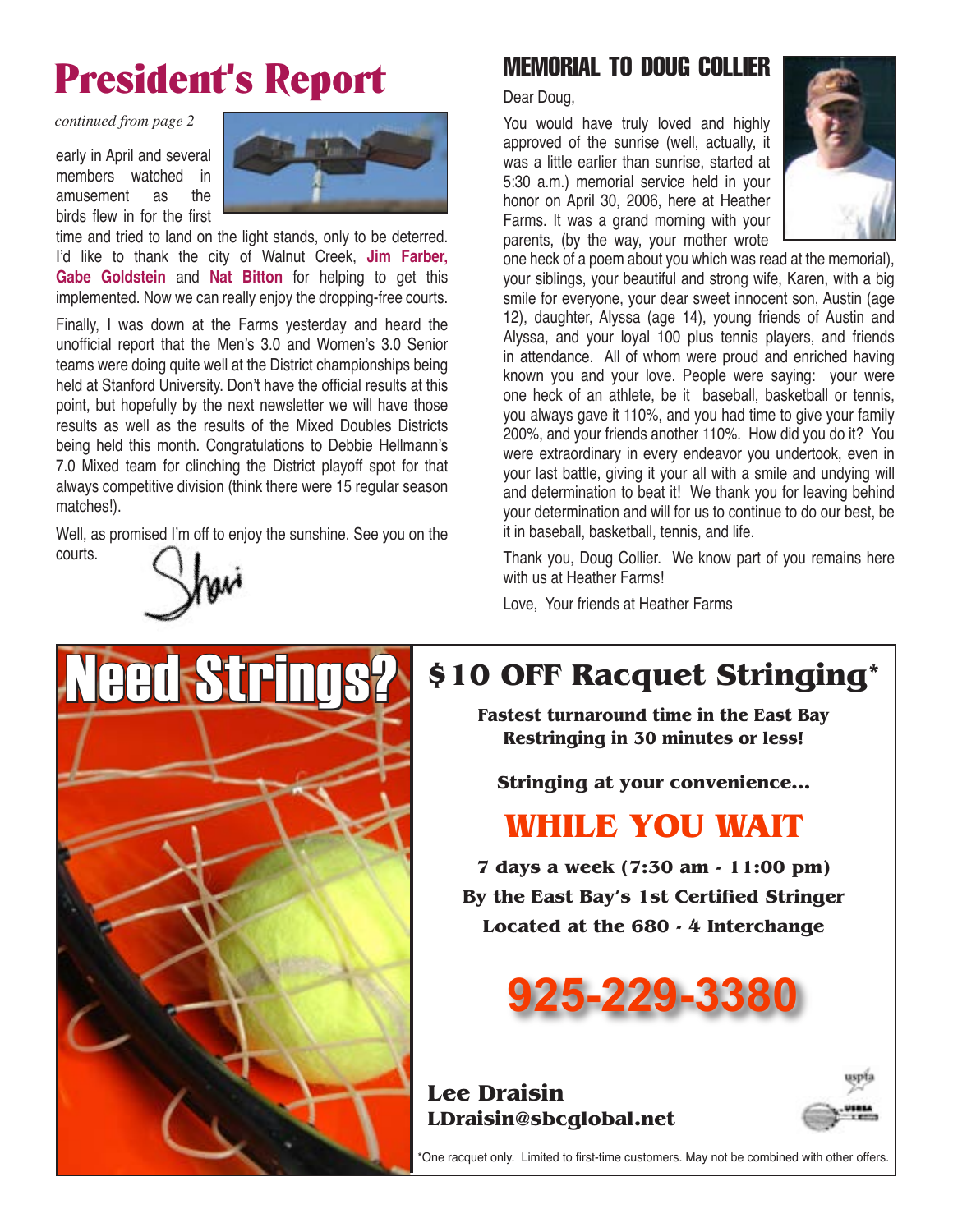## **WINTER DOUBLES TOURNAMENT**



Thanks to Pam Maloney and Bob Walgren for running yet another wonderful tournament!











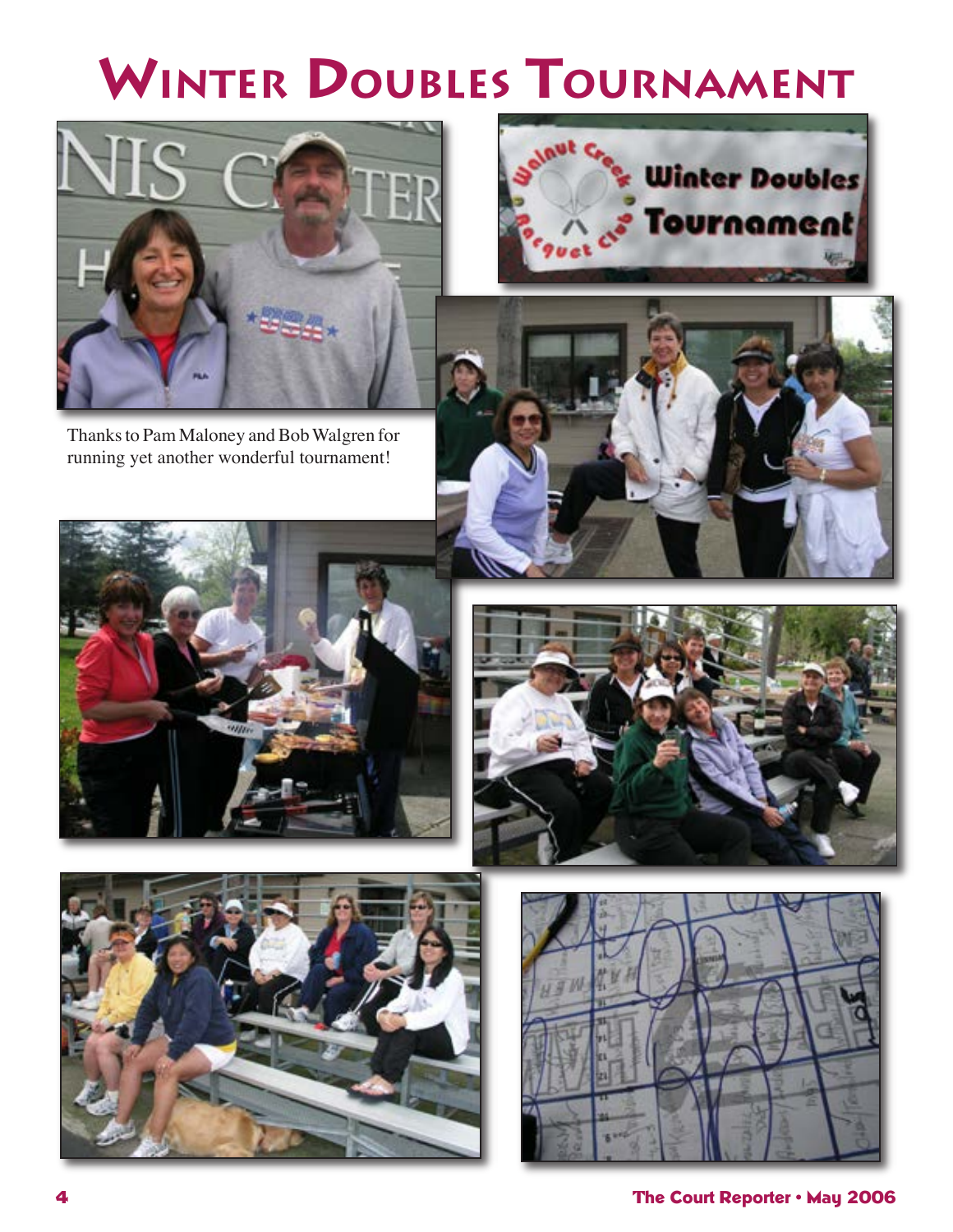## **WINTER DOUBLES TOURNAMENT WOMEN'S MEN'S**





**3.0** Nidhi Bhatnagar and Chris Kline def. Pege Amann and Pamela Bird 5-7, 6-4, 1-0.





**3.0** Max Sylver and Dean Frakes def Jim Karas and Oscar Estante 4-6, 6-2, 1-0.









**3.5** Bill Ogden and Larry Fredricks def. Mark Warrender and Paul Krout 6-4, 2-6, 1-0

Nancy DeSchane and Kathy Williams def. Balbir Louis and Genny DeCoste 6-2, 6-2.

**3.5**





**4.0** Kim Wirtz and Lana Kaiser def. Nancy DeSchane and Suzanne Beck 1-6, 6-3, 1-0.

## **Not Pictured: 4.5/5.0**

Chris Ramsower-Pearlstein and Mary Claire Simpson def.Marianne Dunddon and Jennifer Rowen 6-4, 6-4.

# **4.0** Ephraim Untal and



**4.5** Gary Harris and Jesse Gonzalez def. Artem Melnik and Michael Balg 6-2, 6-3.

Jerry Garcia def. Bill Charters and Mark Traylor 6-2, 6-0.



#### **4 The Court Reporter • May 2006 5** The Court Reporter **1999 5**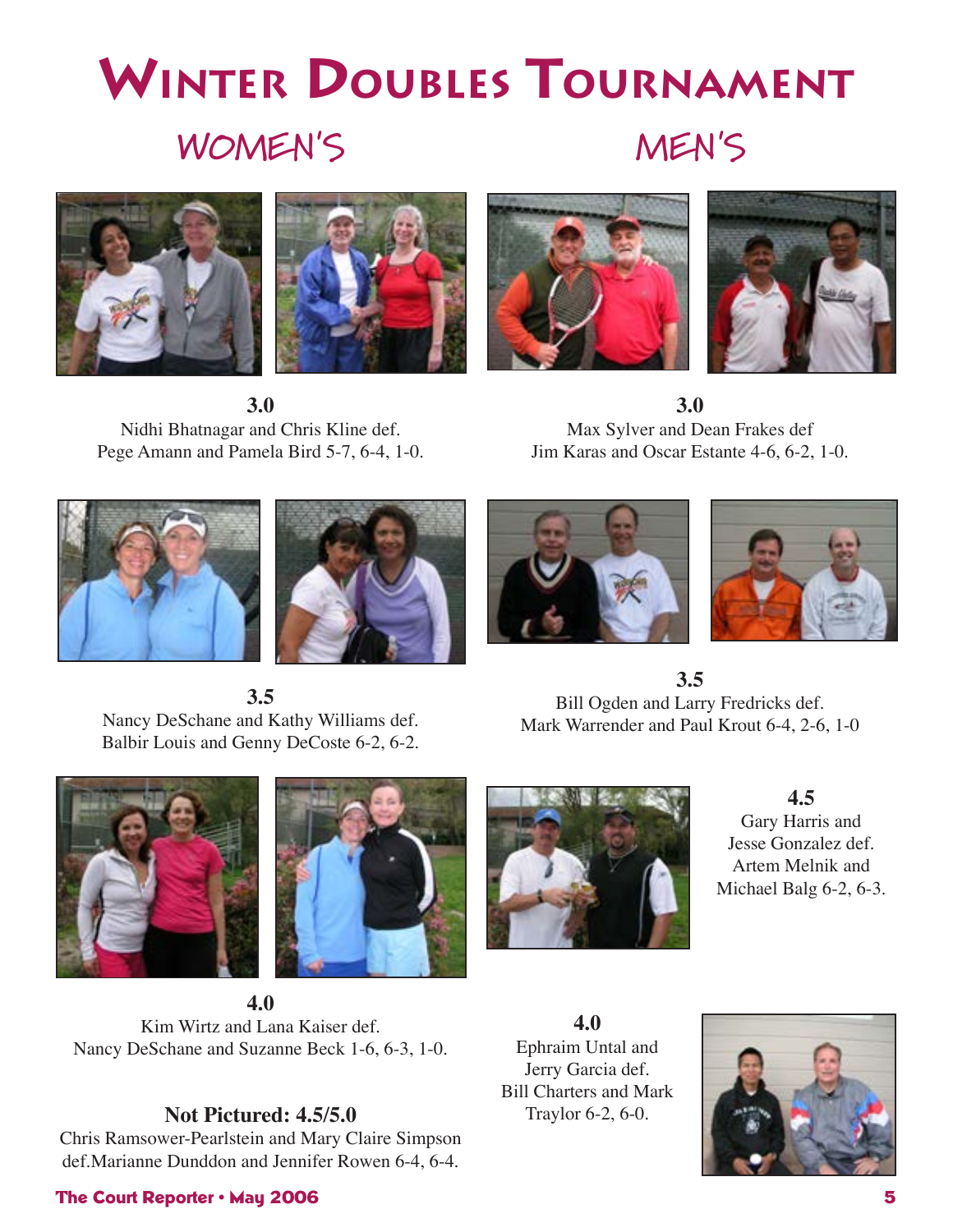

## 2006 Men's and Women's Summer Singles Leagues **Registration Form**



| Full Name Later and Contract and Contract and Contract and Contract and Contract and Contract and Contract and       | Dates:            |                |
|----------------------------------------------------------------------------------------------------------------------|-------------------|----------------|
|                                                                                                                      | <b>Entry Fee:</b> |                |
|                                                                                                                      |                   |                |
|                                                                                                                      | Format:           |                |
| Work Phone Management Contract and Contract of the Management Contract and Contract of the United States             | Divisions:        |                |
|                                                                                                                      |                   |                |
| Email et al. 2003 and 2004 and 2005 and 2007 and 2007 and 2007 and 2007 and 2007 and 2007 and 2007 and 2007 and      | Scheduling:       |                |
| T-shirt Size OM OL OXL OXXL                                                                                          |                   |                |
| T-shirt Type O Regular O V-neck* O Tank top*                                                                         |                   |                |
| *V-neck and tank top in women's style only                                                                           |                   |                |
| $\overline{\smash{\bigcirc}}$ 2.5<br>$\bigcirc$ 4.5<br><b>Current Rating:</b><br>$\overline{O}3.0$<br>$\bigcirc$ 5.0 |                   |                |
| $\overline{\smash{\bigcirc}}\,$ 3.5<br>$\bigcirc$ 5.5                                                                | Match Format: I   |                |
| $Q$ 4.0                                                                                                              |                   |                |
| I would like to enter the following division:                                                                        |                   | Ť              |
| O Women's $2.5$ O Men's $3.0$                                                                                        | Match Site:       |                |
| O Women's 3.0 O Men's 3.5<br>O Women's 3.5 O Men's 4.0                                                               | Scoring:          |                |
| O Women's 4.0 O Men's 4.5                                                                                            |                   | ľ              |
| O Women's 4.5-5.0 O Men's 5.0-5.5                                                                                    | Standings:        | $\overline{C}$ |
| I am a: O WCRC Member (\$26)                                                                                         |                   |                |
| O Non-Member (\$36)                                                                                                  | Tournament:       | ł              |
| If you register on line:                                                                                             |                   |                |
| O WCRC Member (\$25)                                                                                                 |                   |                |
| O Non-Member (\$35)                                                                                                  | Match Min.:       |                |
|                                                                                                                      | Deadline:         |                |
| I am available to play matches:                                                                                      | Checks to:        |                |
| O Weekday days O Weekend mornings<br>O Weekday evenings O Weekend afternoons                                         |                   |                |
|                                                                                                                      | Or Online:        |                |
|                                                                                                                      |                   |                |

| Dates:             | June 5th - September 24th                                                                                                                                                                                            |
|--------------------|----------------------------------------------------------------------------------------------------------------------------------------------------------------------------------------------------------------------|
| <b>Entry Fee:</b>  | \$26 for WCRC Members<br>\$36 for non-members                                                                                                                                                                        |
| Format:            | Men's Singles/Women's Singles                                                                                                                                                                                        |
| Divisions:         | Men's 3.0 - 5.5<br>Women's 2.5 - 5.0                                                                                                                                                                                 |
| Scheduling:        | 12 scheduled matches to be<br>completed over 15 week season.<br>Players are responsible for sched-<br>uling their own matches. Players<br>will be provided with a contact<br>list of participants in their division. |
|                    | Match Format: Best two-out-of-three set format.<br>12 point tiebreaker. Both players<br>responsible for bringing new balls to<br>match. Winner gets unopened can.                                                    |
| <b>Match Site:</b> | Any site mutually agreed upon                                                                                                                                                                                        |
| Scoring:           | The winner is responsible for<br>reporting the match score by logging<br>on to www.wcrc.net.                                                                                                                         |
| Standings:         | Division standing will be updated on<br>a real time basis as scores are posted                                                                                                                                       |
| Tournament:        | End-of-season tournament with draw<br>determined by league standings.<br>Oct. 6-8 & Oct. 13-15                                                                                                                       |
| Match Min.:        | 6 matches                                                                                                                                                                                                            |
| Deadline:          | May 14, 2006                                                                                                                                                                                                         |
| Checks to:         | <b>WCRC</b><br>PO Box 4574<br>Walnut Creek, CA 94596                                                                                                                                                                 |
| Or Online:         | www.wcrc.net                                                                                                                                                                                                         |

## Registration Deadline: May 14 Register on line at www.wcrc.net and save \$1.00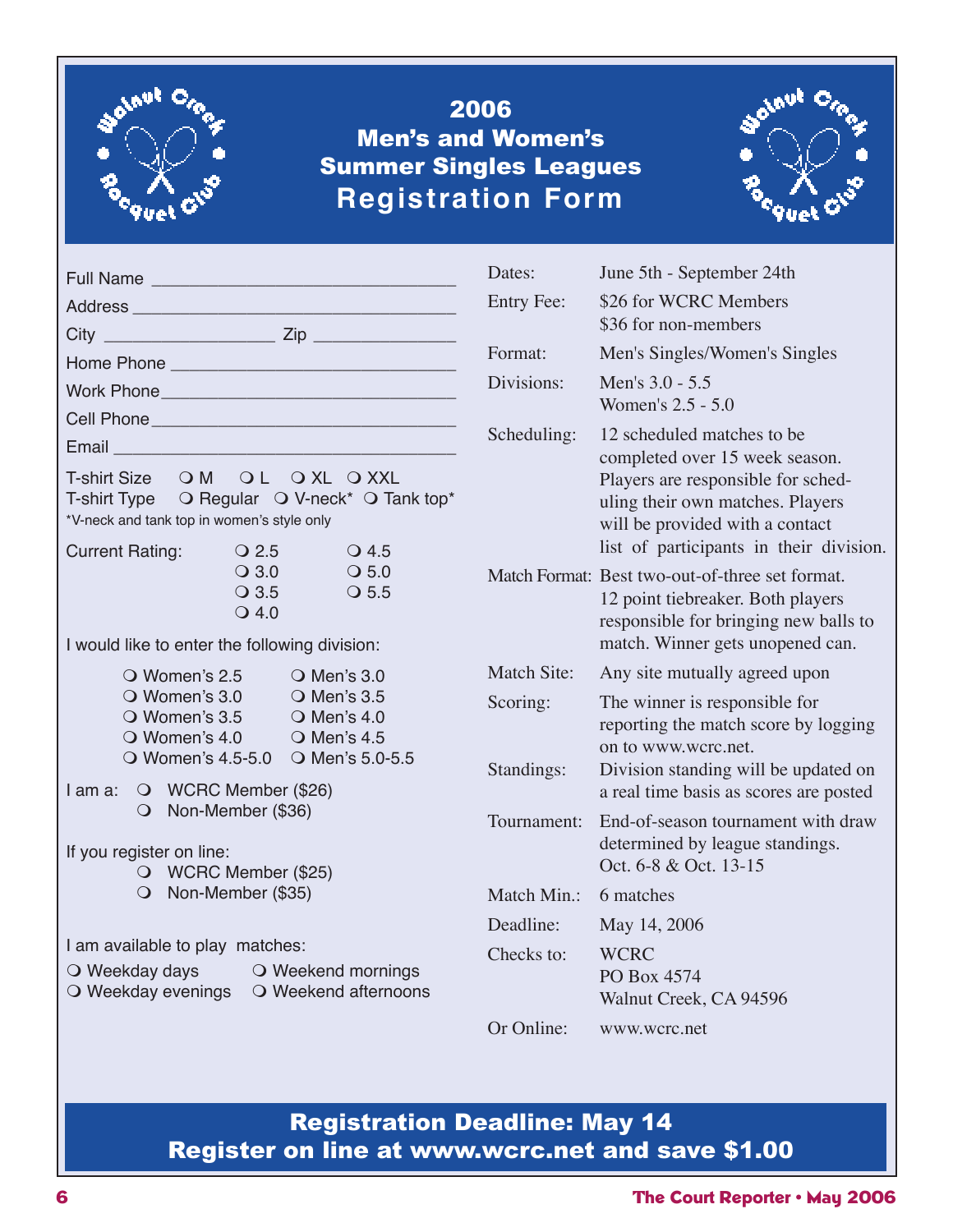



## **MARK YOUR** CALENDAR



#### **Sign up for WCRC's Summer Singles League**

- 1 USTA Super Senior 60 Team Registration Opens
- **5-7** 2005 USTA Mixed Doubles Districts
- **7** USTA 50 Mixed Team Registration Closed
- **12-13** Calcutta Party and Tournament
- 19-21 2005 USTA Senior Sectionals, Carmel
- 22 USTA 50 Mixed Season Opens



#### **WCRC's Summer Singles League Opens**

- 4 USTA Super Seniors 60 Team Registration Closed
- **5** WCRC's Summer Singles League Opens
- 3-4 2005 USTA Mixed Doubles Sectionals
- 12 USTA Combo Doubles Team Registration Open



- 3 USTA Super Seniors 60 Season Opens
- 9 USTA Combo Doubles Team Registration Closed



- 4-6 USTA Adult Season Districts
- 7 USTA Combo Doubles Season Opens
- 11-13 USTA Adult Season Districts
- 25-27 USTA Adult Season Sectionals



### **2007 USTA Senior Team Registration Opens**

- 8-10 WCRC Singles and Doubles Club Championship Tournament – Round I
- **15-17** WCRC Singles and Doubles Club Championship Tournament – Round II

## **TREASURER'S REPORT**



Income Statement: as of March 31, 2006



### **Income**

| <b>Awards Banquet</b>     | 3,845.00 |
|---------------------------|----------|
| <b>MardiGras</b>          | 380.00   |
| Winter Doubles League '06 | 1,696.00 |
| Interest                  | 5 7 9    |
| <b>Advertising Income</b> | 50.00    |
| <b>Membership Dues</b>    | 9,115.00 |
| <b>Board Dinner</b>       | 182.00   |
|                           |          |

Total Income \$ 15,273.79

## **Expenses**

| Mardi Gras Tournament<br>Winter Doubles<br><b>Award Banquet</b><br>Commission<br><b>Bank Service Charge</b><br>Light Fund<br>Newsletter - Court Reporter<br><b>Barbecue</b><br>Postage<br><b>Supplies</b> | 324.16<br>1,883.25<br>6,320.86<br>166.72<br>12.00<br>3,000.00<br>1,701.56<br>215.41<br>7.80<br>578.31 |
|-----------------------------------------------------------------------------------------------------------------------------------------------------------------------------------------------------------|-------------------------------------------------------------------------------------------------------|
| Website<br>Calcutta Tournament                                                                                                                                                                            | 240.00<br>300.00                                                                                      |
| <b>Total Expenses</b>                                                                                                                                                                                     | \$14,750.07                                                                                           |
| <b>Profit (Loss)</b>                                                                                                                                                                                      | \$523.72                                                                                              |
| Balance March 31, 2006                                                                                                                                                                                    | \$10,916.65                                                                                           |

If you are looking to advertise, submit an article or photograph for an upcoming newsletter, please contact Tammie Snyder at 925-957-0604 or email her at tammie@gte.net.

Deadline for the June issue is Friday, May 26th.

### **Final Court Reporter • May 2006 The Court Reporter • May 2006**